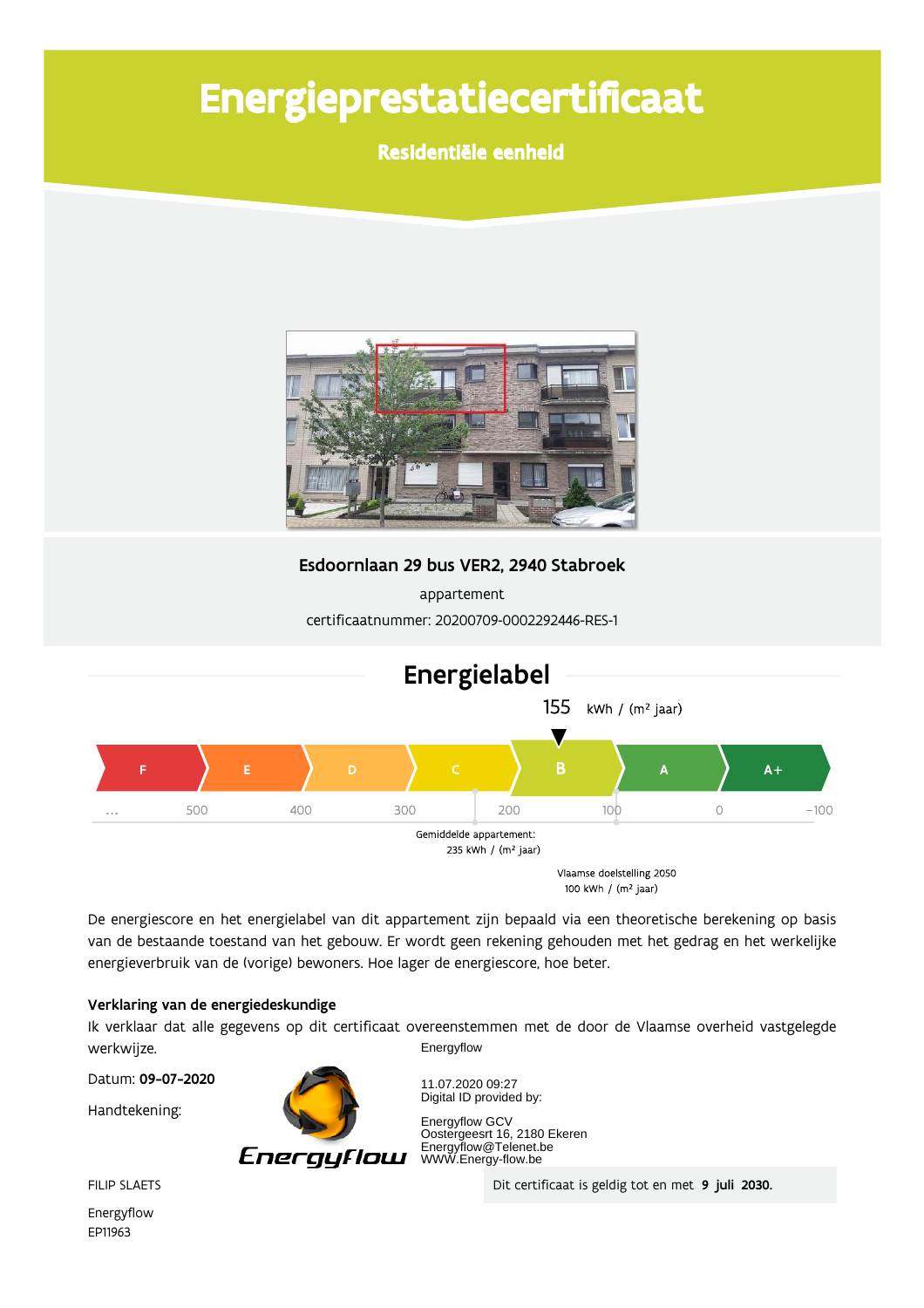Om met uw appartement te voldoen aan de energiedoelstelling, zijn er twee mogelijke pistes:

#### $(1)$ Inzetten op isolatie en verwarming  $2^{\circ}$ Energielabel van het appartement U isoleert elk deel van uw appartement tot U behaalt een energielabel A voor  $\overline{U}$ doelstelling voorziet appartement(= energiescore van maximaal 100 de én  $\mathsf{u}$ een OF kWh/(m<sup>2</sup> jaar)). U kiest op welke manier u dat energie-efficiënte verwarmingsinstallatie doet: isoleren, efficiënt verwarmen, efficiënt (warmtepomp, condenserende ketel, (micro-)WKK. efficiënt ventileren, zonne-energie, hernieuwbare energie ... warmtenet  $\bigcap_{ }$ decentrale toestellen met een totaal maximaal vermogen van 15 W/m<sup>2</sup>). Daken Uw energielabel: B  $155$  kWh/(m<sup>2</sup> jaar) Doelstelling  $0,24 W/(m^2K)$ Muren Doelstelling:  $\mathbf{A}$ Doelstelling  $100$  kWh/(m<sup>2</sup> jaar)  $0,24 W/(m^2K)$ Vensters (beglazing en profiel) Doelstelling  $1,5 W/(m^2K)$ **Beglazing** Doelstelling  $1 W/(m^2K)$ Verwarming  $\circledcirc$  Centrale verwarming met condenserende ketel  $\mathbb{R}$  Het appartement voldoet niet aan de energiedoelstelling 2050 )<br>第 Sanitair warm water Ventilatie Aanwezig Geen systeem aanwezig Zonne-energie Koeling en zomercomfort Luchtdichtheid Geen zonneboiler of

De U-waarde beschrijft de isolatiewaarde van daken, muren, vloeren, vensters ... Hoe lager de U-waarde, hoe beter het constructiedeel isoleert

Niet hekend

Kans op oververhitting

Buitenzonwering aanwezig

zonnepanelen aanwezig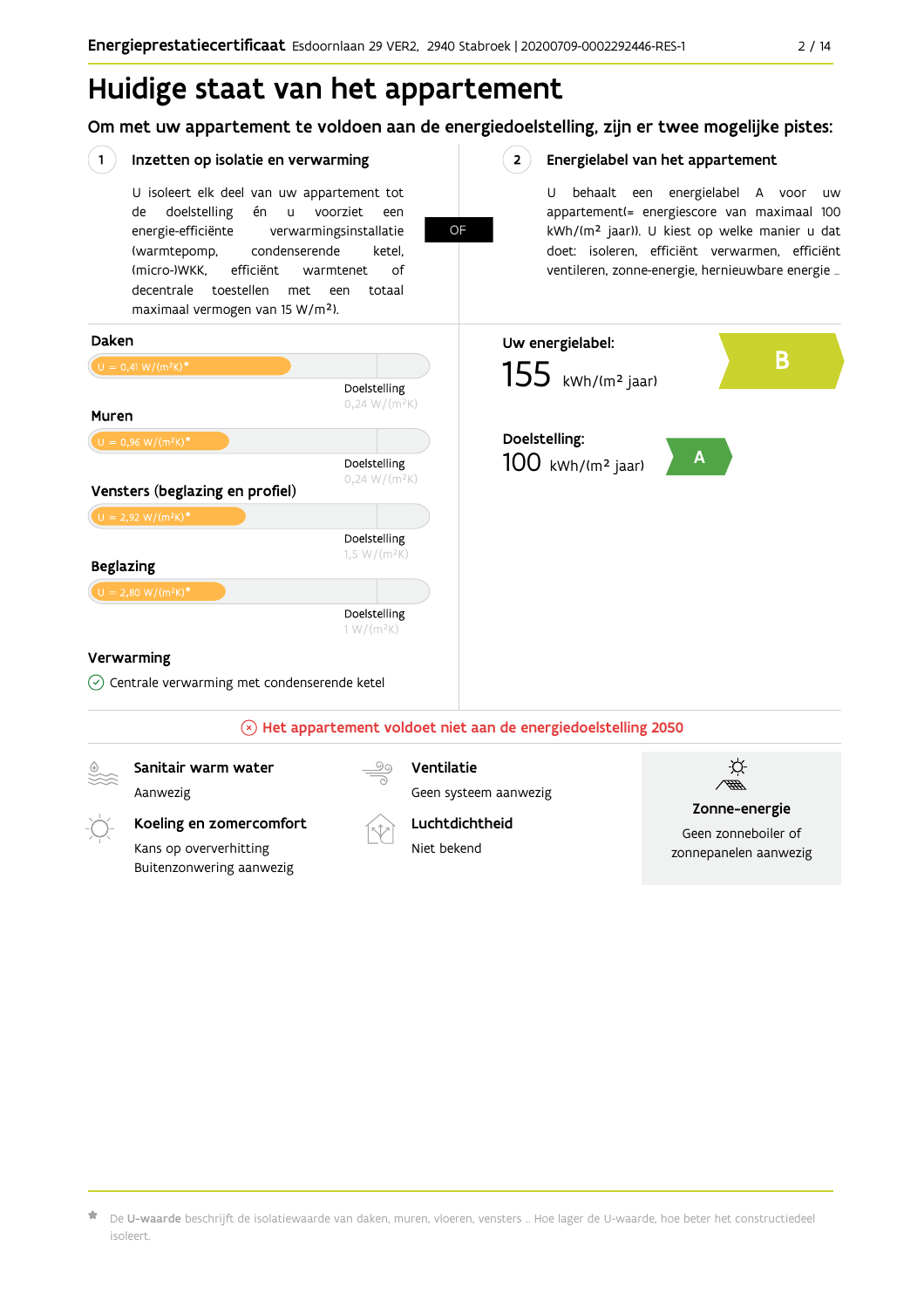## Overzicht aanbevelingen

In deze tabel vindt u aanbevelingen om uw appartement energiezuiniger te maken. De aanbevelingen zijn gebaseerd op piste 1. Kunt u ze niet allemaal uitvoeren, dan helpen ze u ook om via piste 2 de doelstelling te halen. Vraag advies aan een specialist voordat u met de renovatiewerken start.

De volgorde in deze tabel is automatisch bepaald en is niet noodzakelijk de juiste volgorde om aan de slag te gaan. Het is louter een eerste indicatie op basis van de energieprestatie.

|             | <b>HUIDIGE SITUATIE</b>                                                                                                        | <b>AANBEVELING</b>                                                           |  |  |  |  |
|-------------|--------------------------------------------------------------------------------------------------------------------------------|------------------------------------------------------------------------------|--|--|--|--|
|             | Daken<br>90 m <sup>2</sup> van het dak is vermoedelijk te weinig<br>geïsoleerd.                                                | Plaats bijkomende isolatie.                                                  |  |  |  |  |
|             | Vensters<br>12,3 m <sup>2</sup> van de vensters heeft dubbele beglazing. De<br>raamprofielen zijn thermisch weinig performant. | Vervang de vensters.                                                         |  |  |  |  |
|             | Muren<br>26 m <sup>2</sup> van de muren is vermoedelijk te weinig<br>geïsoleerd.                                               | Plaats bijkomende isolatie.                                                  |  |  |  |  |
| <b>Atti</b> | Zonne-energie<br>Er is geen installatie op zonne-energie aanwezig.                                                             | Onderzoek de mogelijkheid om zonnepanelen of een<br>zonneboiler te plaatsen. |  |  |  |  |
|             | Energetisch niet in orde<br>Zonne-energie                                                                                      |                                                                              |  |  |  |  |

#### Energielabel na uitvoering van de aanbevelingen

Als u beslist om uw appartement stapsgewijs te renoveren in de hierboven gesuggereerde volgorde, geeft de onderstaande energieschaal een overzicht van waar uw appartement zich na elke stap zal bevinden op de energieschaal. Verandert u de volgorde, dan verandert ook de impact van elke maatregel. Dat kan hier niet weergegeven worden. Bij de plaatsing van een installatie op zonne-energie zal het energielabel nog verder verbeteren.

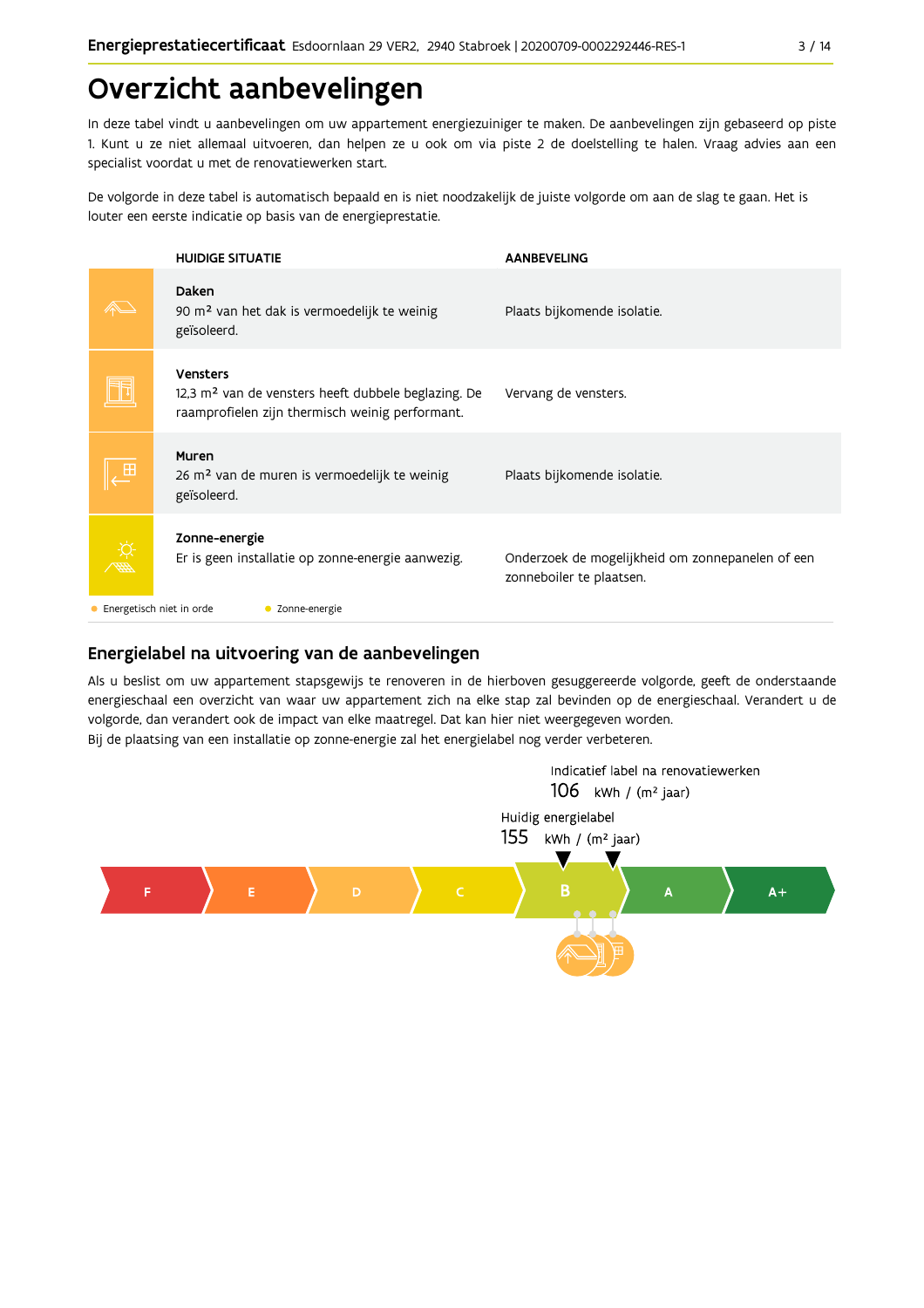#### Aandachtspunten

 $\left( \begin{array}{c} 1 \end{array} \right)$ 

Hou rekening met de volgende aspecten als u uw appartement energiezuinig en comfortabeler wilt maken.

Luchtdichtheid: De luchtdichtheid van uw appartement is niet gemeten. Een goede luchtdichtheid is nodig om de warmte niet via spleten en kieren te laten ontsnappen. Let er bij de renovatie op dat de werken luchtdicht uitgevoerd worden. U kunt nadien de luchtdichtheid laten meten om eventueel overblijvende lekken op te sporen en uw energielabel mogelijk nog te verbeteren.

Ventilatie: Uw appartement beschikt mogelijk niet over voldoende ventilatievoorzieningen. Een goede ventilatie is echter noodzakelijk om een gezond binnenklimaat te garanderen. Voorzie bij uw renovatie daarom in een ventilatiesysteem. Om energie te besparen, kunt u het best kiezen voor een systeem met vraagsturing of warmteterugwinning.



Koeling en zomercomfort: Uw appartement heeft kans op oververhitting, ondanks de aanwezige zonwering. Vermijd de plaatsing van een koelinstallatie, want die verbruikt veel energie. Bekijk of andere maatregelen mogelijk zijn om oververhitting tegen te gaan: 's nachts intensief ventileren, bijkomende zonwering ...



Sanitair warm water: Uw appartement beschikt niet over een zonneboiler. Overweeg de plaatsing van een zonneboiler of warmtepompboiler. Daarmee kunt u energie besparen.



#### Renovatie gebouw

Bij een gebouw met meerdere (woon)eenheden zal de energetische renovatie vooral betrekking hebben op de gemeenschappelijke delen, zoals de daken, vloeren, buitenmuren en de collectieve installaties. U moet mogelijks samen met de mede-eigenaars beslissen over de renovatie van de gemeenschappelijke delen. Dergelijke renovatie kadert best in een totaalaanpak.

#### Let op!

De aanbevelingen, aandachtspunten en eventuele prijsindicaties op het energieprestatiecertificaat worden standaard gegenereerd op de wijze die de Vlaamse overheid heeft vastgelegd. Laat u bijstaan door een specialist om op basis van de aanbevelingen en aandachtspunten een concreet renovatieplan op te stellen. De energiedeskundige is niet aansprakelijk voor de eventuele schade die ontstaat bij het uitvoeren van de standaard gegenereerde aanbevelingen of aandachtspunten.

#### Meer informatie?

- Voor meer informatie over het energieprestatiecertificaat, gebruiksgedrag, woningkwaliteit ... kunt u terecht op www.energiesparen.be.
- Meer informatie over uw appartement vindt u op uw persoonlijke woningpas. Surf naar woningpas.vlaanderen.be om uw woningpas te bekijken.
- Meer informatie over beter renoveren vindt u op www.energiesparen.be/ikbenoveer.

Gegevens energiedeskundige: **FILIP SLAETS** Energyflow Oostergeest 16, 2180 Ekeren EP11963

#### **Premies**

Informatie over energiewinsten, subsidies of andere financiële voordelen vindt u op www.energiesparen.be.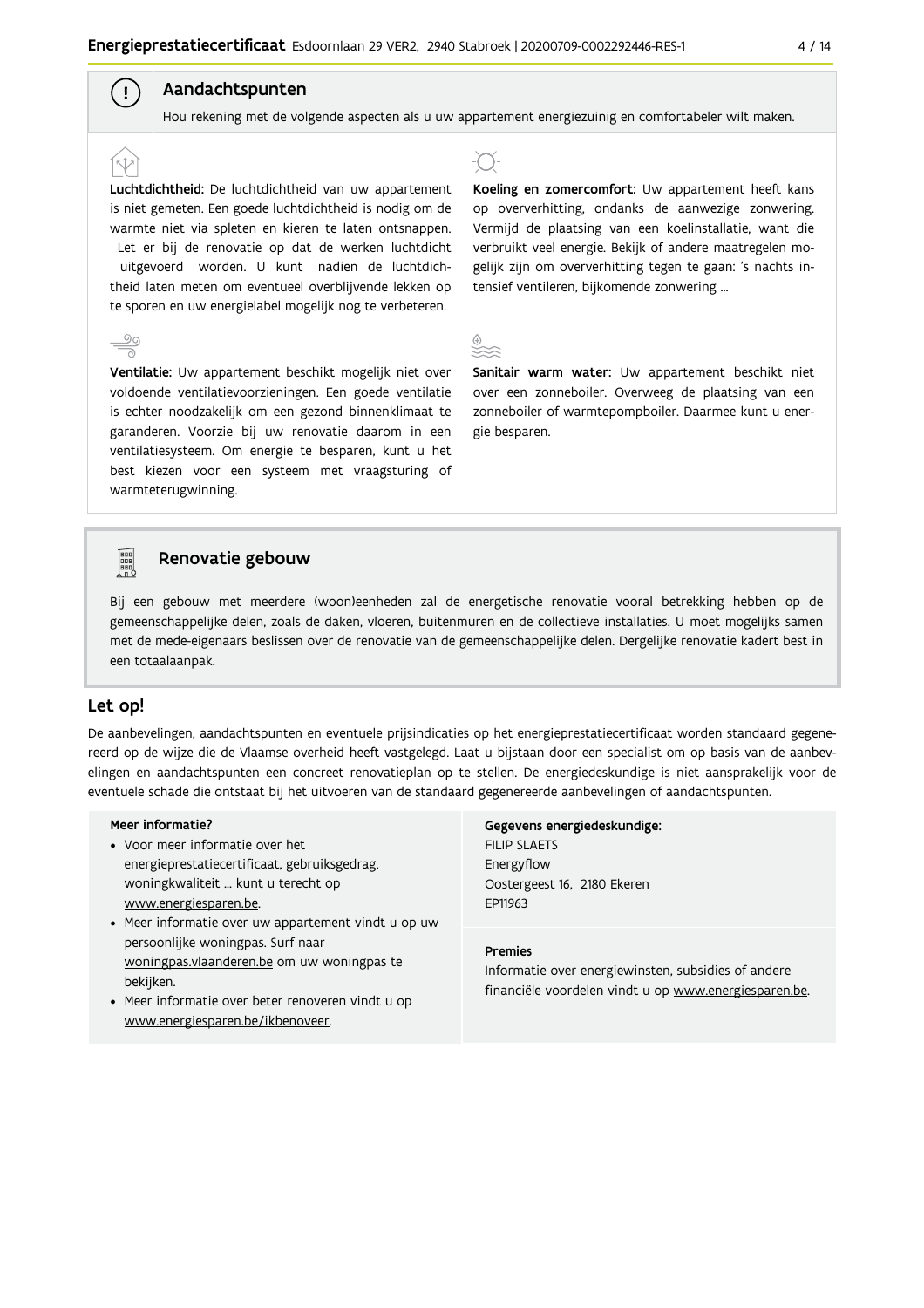### Energieprestatiecertificaat (EPC) in detail

Elk gebouw bestaat uit verschillende onderdelen die met elkaar verbonden zijn. Als u renoveert, kunt u het best al rekening houden met de werken die u later nog gaat uitvoeren.

Dit deel van het energieprestatiecertificaat gaat dieper in op de aanbevelingen van uw appartement. Samen met uw architect of andere vakman kunt u op basis hiervan een renovatieplan opstellen.

#### Inhoudstafel

| Daken.                           |    |
|----------------------------------|----|
| Vensters en deuren               | 8  |
| Muren.                           | 10 |
| Vloeren                          | 11 |
| Ruimteverwarming                 | 12 |
| Installaties voor zonne-energie. | 13 |
| Overige installaties             | 14 |
|                                  |    |

#### 10 goede redenen om nu al te BENOveren

BENOveren is BEter reNOveren dan gebruikelijk is, met hogere ambities op het vlak van energieprestaties, goed gepland en met deskundig advies, zodat ook latere renovatiestappen haalbaar blijven (zie ook www.energiesparen.be/ikbenoveer). Een geBENOveerd appartement biedt veel voordelen:

| 1. Een lagere energiefactuur                |
|---------------------------------------------|
| 2. Meer comfort                             |
| 3. Een gezonder binnenklimaat               |
| 4. Esthetische meerwaarde                   |
| 5. Financiële meerwaarde                    |
| 6. Nodig voor ons klimaat                   |
| 7. Uw appartement is klaar voor uw oude dag |
| 8. Minder onderhoud                         |
| 9. Vandaag al haalbaar                      |
| 10. De overheid betaalt mee                 |

#### Renoveren of slopen: let op voor asbest!

Asbest is een schadelijke stof die nog regelmatig aanwezig is in gebouwen. In veel gevallen kunnen asbesttoepassingen op een eenvoudige en vooral veilige manier verwijderd worden. Deze werken en eventuele bijhorende kosten zijn niet inbegrepen in het EPC. Voor meer informatie over (het herkennen van) asbest en asbestverwijdering kunt u terecht op www.ovam.be.

#### Hoe wordt het EPC opgemaakt?

De eigenschappen van uw appartement zijn door de energiedeskundige ingevoerd in software die door de Vlaamse overheid is opgelegd. De energiedeskundige mag zich alleen baseren op zijn vaststellingen tijdens het plaatsbezoek en op bewijsstukken die voldoen aan de voorwaarden die de Vlaamse overheid heeft opgelegd. Op basis van de invoergegevens berekent de software het energielabel en genereert automatisch aanbevelingen en eventueel ook prijsindicaties. Bij onbekende invoergegevens gaat de software uit van veronderstellingen, onder meer op basis van het (ver)bouw- of fabricagejaar. Om zeker te zijn van de werkelijke samenstelling van uw muur, dak of vloer kunt u ervoor kiezen om verder (destructief) onderzoek uit te voeren (losschroeven stopcontact, gaatje boren in een voeg, binnenafwerking tijdelijk verwijderen ...).

Voor meer informatie over de werkwijze, de bewijsstukken en de voorwaarden kunt u terecht op www.energiesparen.be.

#### Energiedoelstelling 2050

De energiedoelstelling van de Vlaamse Regering is om tegen 2050 alle woningen en appartementen in Vlaanderen minstens even energiezuinig te maken als een energetisch performante nieuwbouwwoning van 2017.

Ten tijde van de opmaak van dit EPC is het nog niet verplicht om aan die energiedoelstelling te voldoen. Denk echter vooruit! Hou nu al zo veel mogelijk rekening met die energiedoelstelling en streef zelfs naar beter.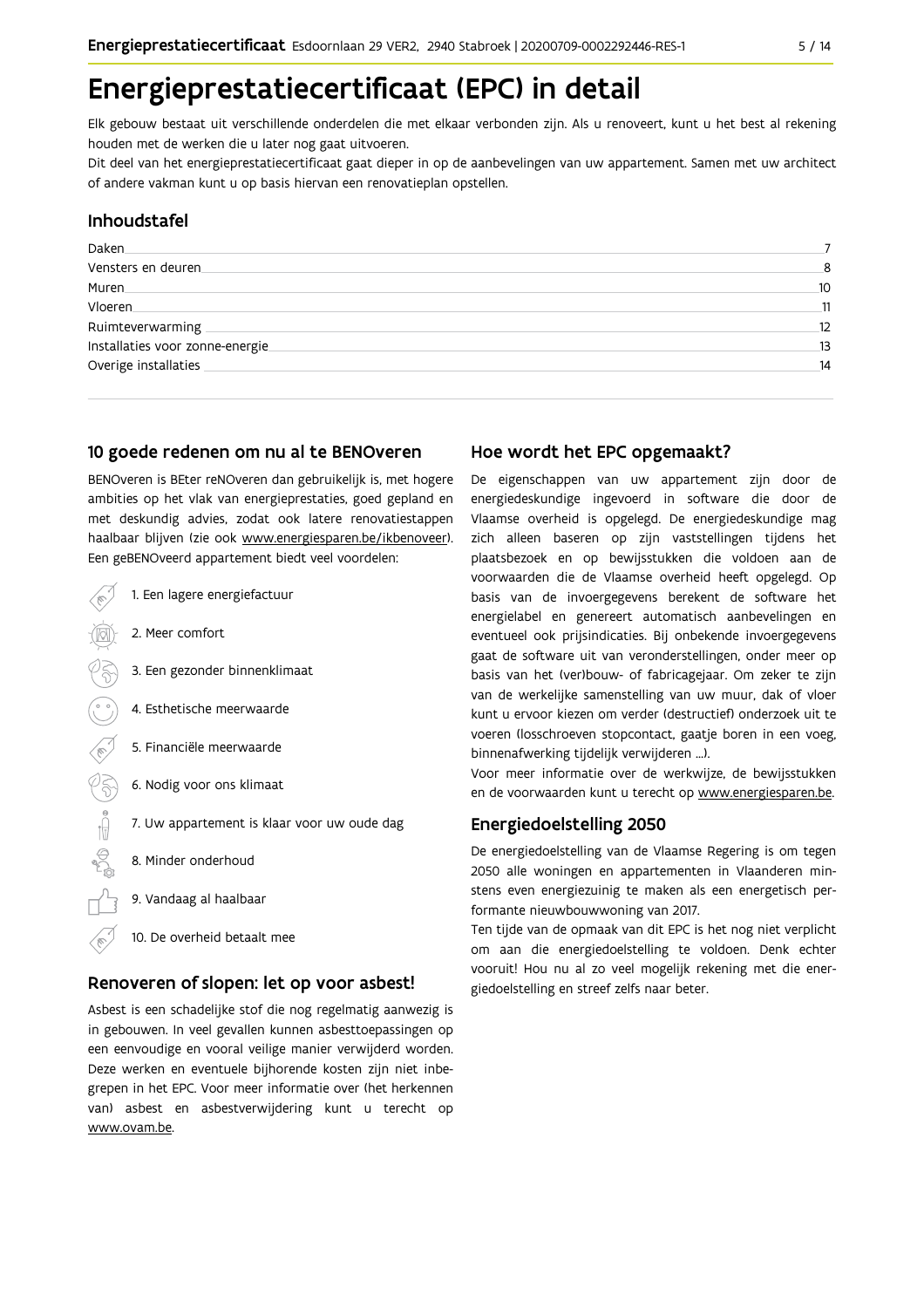### Algemene gegevens

| Gebouw id                                                   | 12799413               |
|-------------------------------------------------------------|------------------------|
| Gebouweenheid id                                            | 12800798               |
| Datum plaatsbezoek                                          | 09/07/2020             |
| Referentiejaar bouw                                         | 1990                   |
| Beschermd volume (m <sup>3</sup> )                          | 278                    |
| Bruikbare vloeroppervlakte (m <sup>2</sup> )                | 90                     |
| Verliesoppervlakte (m <sup>2</sup> )                        | 129                    |
| Infiltratiedebiet $(m^3/(m^2h))$                            | Onbekend               |
| Thermische massa                                            | Half zwaar/matig zwaar |
| Niet-residentiële bestemming                                | Geen                   |
| Ligging van de eenheid in het gebouw                        | Tweede verdieping      |
| Berekende energiescore (kWh/(m <sup>2</sup> jaar))          | 155                    |
| Karakteristiek jaarlijks primair energieverbruik (kWh/jaar) | 14.018                 |
| CO <sub>2</sub> -emissie (kg/jaar)                          | 2.793                  |
| <b>Indicatief S-peil</b>                                    | 59                     |
| Gemiddelde U-waarde gebouwschil (W/(m <sup>2</sup> K))      | 0,76                   |
| Gemiddeld installatierendement verwarming (%)               | 76                     |

### Verklarende woordenlijst

| beschermd volume                                    | Het volume van alle ruimten die men wenst te beschermen tegen warmteverlies naar<br>buiten, de grond en aangrenzende onverwarmde ruimten.                                                                                                                                      |
|-----------------------------------------------------|--------------------------------------------------------------------------------------------------------------------------------------------------------------------------------------------------------------------------------------------------------------------------------|
| bruikbare vloeroppervlakte                          | De vloeroppervlakte binnen het beschermd volume die beloopbaar en toegankelijk is.                                                                                                                                                                                             |
| U-waarde                                            | De U-waarde beschrijft de isolatiewaarde van daken, muren, vensters  Hoe lager de<br>U-waarde, hoe beter de constructie isoleert.                                                                                                                                              |
| R-waarde                                            | De warmteweerstand van een materiaallaag. Hoe groter de R-waarde, hoe beter de<br>materiaallaag isoleert.                                                                                                                                                                      |
| lambdawaarde                                        | De warmtegeleidbaarheid van een materiaal. Hoe lager de lambdawaarde, hoe beter<br>het materiaal isoleert.                                                                                                                                                                     |
| spouw                                               | Een laag in de constructie tussen twee andere materiaallagen die al dan niet (volledig)<br>gevuld is met isolatie of lucht.                                                                                                                                                    |
| karakteristiek jaarlijks primair<br>energieverbruik | De berekende hoeveelheid primaire energie die gedurende één jaar nodig is voor de<br>verwarming, de aanmaak van sanitair warm water, de ventilatie en de koeling van een<br>appartement. Eventuele bijdragen van zonneboilers en zonnepanelen worden in<br>mindering gebracht. |
| berekende energiescore                              | Een maat voor de totale energieprestatie van een appartement. De berekende<br>energiescore is gelijk aan het karakteristiek jaarlijks primair energieverbuik, gedeeld<br>door de bruikbare vloeroppervlakte.                                                                   |
| S-peil                                              | Een maat voor de energieprestatie van de gebouwschil van een appartement. Het<br>S-peil houdt rekening met de isolatie, de luchtdichtheid, de oriëntatie, de<br>zonnewinsten en de vormefficiëntie. Hoe lager het S-peil, hoe energie-efficiënter de<br>gebouwschil.           |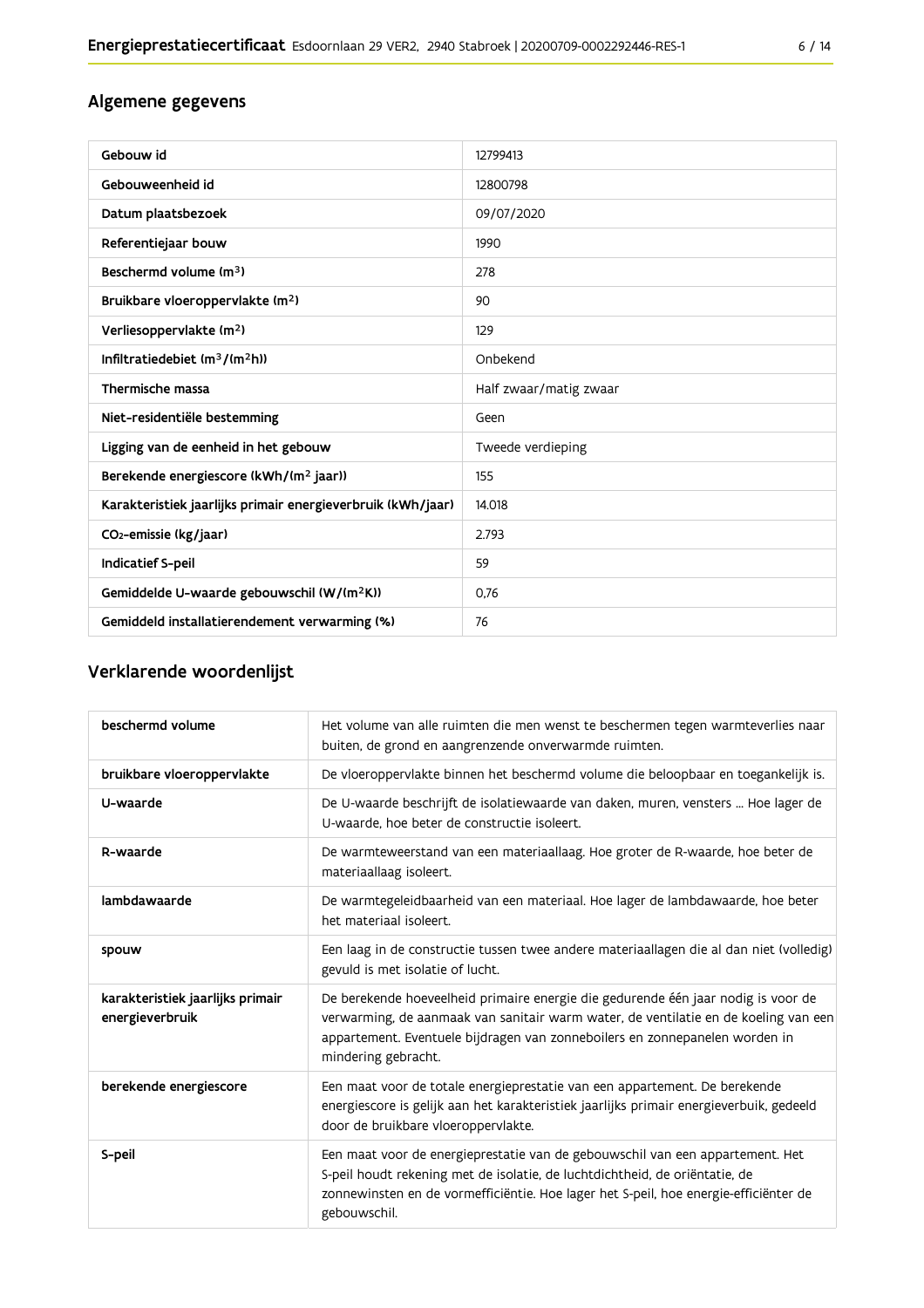### **Daken**



#### Plat dak

90 m<sup>2</sup> van het platte dak is vermoedelijk te Isoleer het platte dak bijkomend. weinig geïsoleerd.

Bij de renovatie van uw dak kunt u het best streven naar een U-waarde van maximaal 0,24 W/(m<sup>2</sup>K). Dat komt overeen met een isolatielaag van ongeveer 14 cm minerale wol of XPS ( $\lambda_d$  = 0,035 W/(m.K)) of 12 cm PUR ( $\lambda_d$  = 0,027 W/(m.K)). Als u de isolatie van uw platte of hellende dak tussen een houten dakstructuur plaatst, moet u de isolatiedikte verhogen tot minstens 22 cm minerale wol.

Hoogstwaarschijnlijk renoveert u uw dak(en) maar één keer grondig. Isoleer daarom meteen maximaal. De energiedoelstelling van 0,24 W/(m<sup>2</sup>K) vormt de basis, maar u kunt altijd streven naar beter.

#### Technische fiche daken

Indien u werken plant, laat u dan bijstaan door een architect, aannemer of vakman voor deskundig advies en een goede uitvoering van de werken. Onderstaande gegevens zijn de invoergegevens van de energiedeskundige. Hiermee kunt u uw potentiële vakman inlichten over de huidige energetische toestand van uw appartement.

| Beschrijving | Oriëntatie               | (m <sup>2</sup> )<br><b>lakte</b><br>opper<br><b>Netto</b> | bekend<br>waarde l<br>//(m <sup>2</sup> K))<br>$\dot{\epsilon}$<br>È | bekend<br>ື້'≅ີ<br>$(m^2K)$<br>≃ | Isolatie                                 | renovatie<br>Refjaar     | isolatie<br>ş<br>(m <sup>2</sup> K)<br>운<br>waar<br>bekend<br>$\alpha$ | Luchtlaag | Daktype | waarde<br>Berekende<br>(W/(m <sup>2</sup> K)) |
|--------------|--------------------------|------------------------------------------------------------|----------------------------------------------------------------------|----------------------------------|------------------------------------------|--------------------------|------------------------------------------------------------------------|-----------|---------|-----------------------------------------------|
| Plat dak     |                          |                                                            |                                                                      |                                  |                                          |                          |                                                                        |           |         |                                               |
| PD1          | $\overline{\phantom{a}}$ | 90                                                         | $\overline{\phantom{a}}$                                             | $\overline{\phantom{0}}$         | isolatie aanwezig<br>onder dakafdichting | ۰                        | $\overline{\phantom{a}}$                                               | onbekend  | a       | 0,41                                          |
|              |                          |                                                            |                                                                      |                                  | 100mm PUR/PIR<br>onder dakafdichting     | $\overline{\phantom{a}}$ | 2,86                                                                   |           |         |                                               |

#### Legende

a dak niet in riet of cellenbeton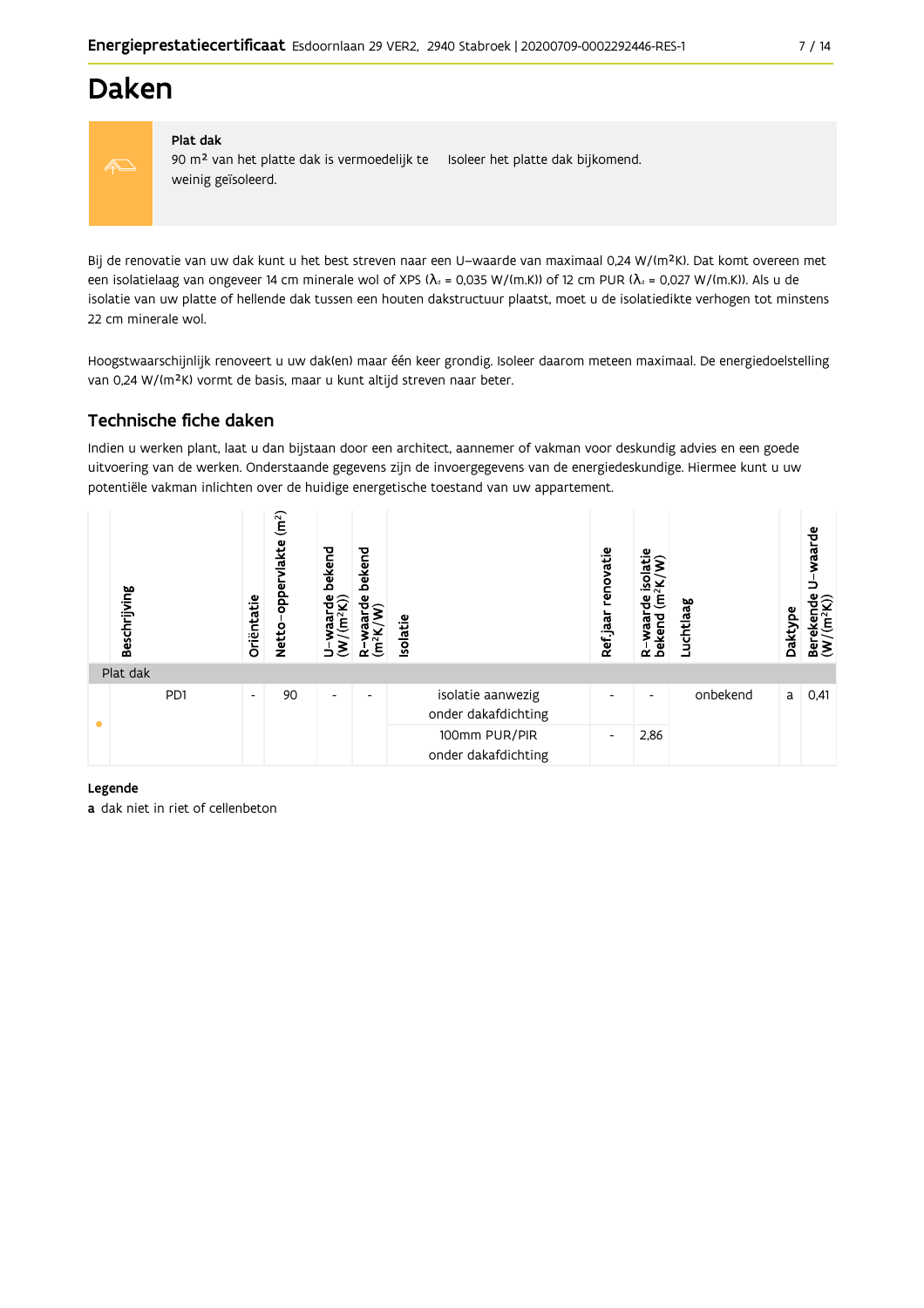### Vensters en deuren

#### Vensters

FF

12,3 m<sup>2</sup> van de vensters heeft dubbele beglazing. Dat is weinig energiezuinig. Ook de raamprofielen zijn thermisch weinig performant.

Vervang de vensters door nieuwe vensters met hoogrendementsbeglazing en energieperformante raamprofielen.

De kwaliteit van zowel de beglazing als de profielen bepaalt de energieprestatie van uw vensters. Kies altijd voor dubbele hoogrendementsbeglazing of drievoudige beglazing met een U-waarde van maximaal 1,0 W/(m<sup>2</sup>K). Bij de renovatie van vensters kunt u het best streven naar een U-waarde van maximaal 1,5 W/(m<sup>2</sup>K) voor de vensters (glas + profielen). Naast de vensters in de gevel verdienen ook dakvlakvensters, koepels, lichtstraten, polycarbonaatplaten en glasbouwstenen de nodige aandacht.

Hoogstwaarschijnlijk vervangt u uw buitenschrijnwerk maar één keer. Kies daarom meteen voor de meest energie-efficiënte oplossing.

#### Technische fiche van de vensters

Indien u werken plant, laat u dan bijstaan door een architect, aannemer of vakman voor deskundig advies en een goede uitvoering van de werken. Onderstaande gegevens zijn de invoergegevens van de energiedeskundige. Hiermee kunt u uw potentiële vakman inlichten over de huidige energetische toestand van uw appartement.

|           | Beschrijving   | Orientatie | Helling   | (m <sup>2</sup> )<br>Oppervlakte | bekend<br>$U$ -waarde<br>(W/(m <sup>2</sup> K)) | <b>Beglazing</b> | Buitenzonwering              | Profiel  | Berekende U-waarde<br>(W/(m <sup>2</sup> K)) |
|-----------|----------------|------------|-----------|----------------------------------|-------------------------------------------------|------------------|------------------------------|----------|----------------------------------------------|
|           | In voorgevel   |            |           |                                  |                                                 |                  |                              |          |                                              |
| ٠         | 4              | <b>NO</b>  | verticaal | 3,4                              | $\blacksquare$                                  | dubbel glas      | handbediend                  | alu>2000 | 2,92                                         |
| $\bullet$ | 5              | NO.        | verticaal | 1,9                              | $\overline{\phantom{a}}$                        | dubbel glas      | handbediend                  | alu>2000 | 2,92                                         |
| $\bullet$ | 6              | NO.        | verticaal | 0,4                              | $\overline{\phantom{a}}$                        | dubbel glas      | $\overline{\phantom{a}}$     | alu>2000 | 2,92                                         |
| $\bullet$ | $\overline{7}$ | <b>NO</b>  | verticaal | 0,9                              | $\overline{\phantom{a}}$                        | dubbel glas      | $\qquad \qquad \blacksquare$ | alu>2000 | 2,92                                         |
|           | In achtergevel |            |           |                                  |                                                 |                  |                              |          |                                              |
| $\bullet$ |                | ZW         | verticaal | 2,2                              | $\blacksquare$                                  | dubbel glas      | handbediend                  | alu>2000 | 2,92                                         |
| $\bullet$ | 2              | ZW         | verticaal | 1,6                              | $\overline{\phantom{a}}$                        | dubbel glas      | handbediend                  | alu>2000 | 2,92                                         |
| $\bullet$ | 3              | ZW         | verticaal | 1,8                              | $\overline{\phantom{a}}$                        | dubbel glas      | handbediend                  | alu>2000 | 2,92                                         |

#### Legende glastypes

dubbel glas

Gewone dubbele beglazing

#### Legende profieltypes

alu>2000 Aluminium profiel, thermisch onderbroken  $= 2000$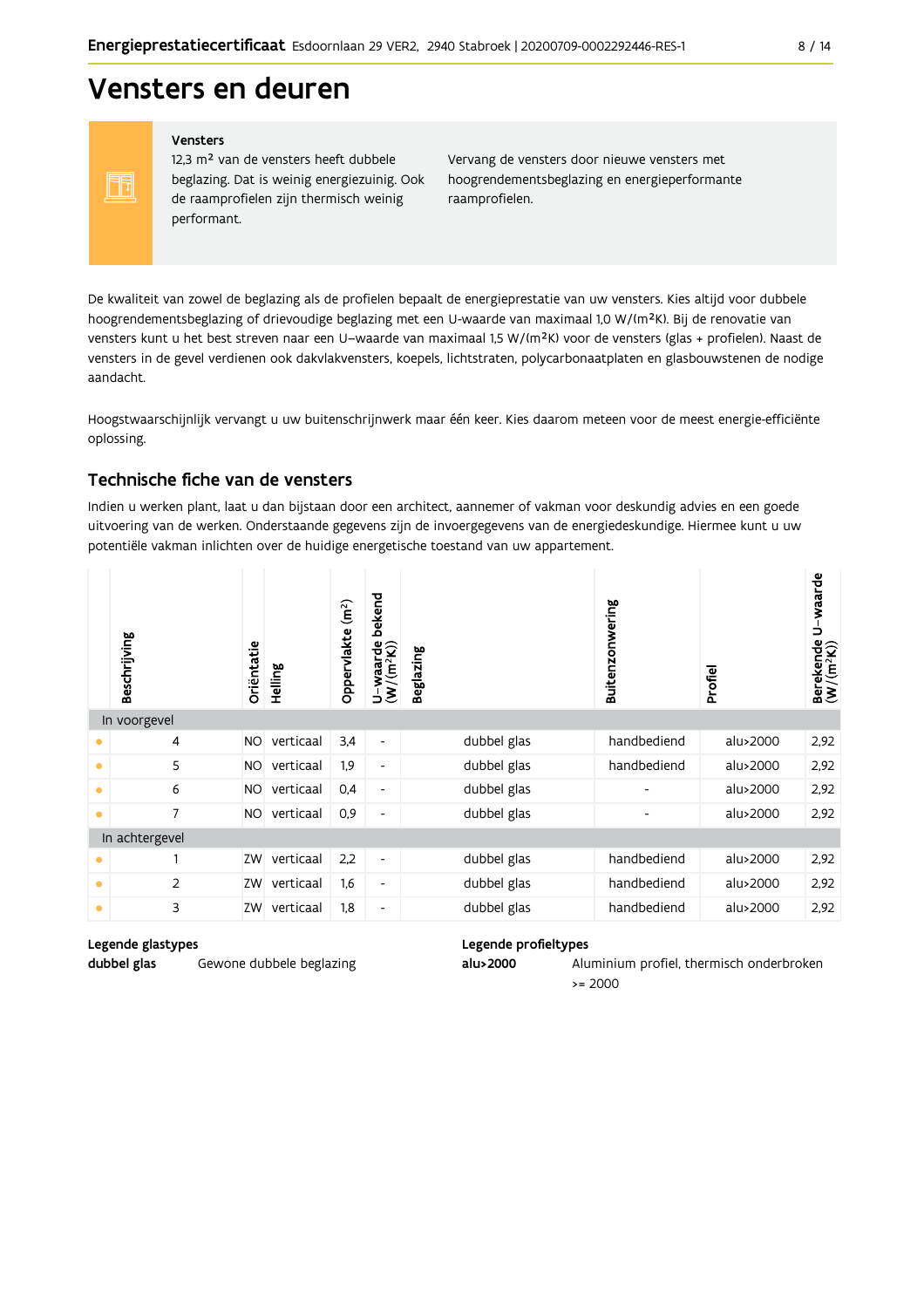Indien u werken plant, laat u dan bijstaan door een architect, aannemer of vakman voor deskundig advies en een goede uitvoering van de werken. Onderstaande gegevens zijn de invoergegevens van de energiedeskundige. Hiermee kunt u uw potentiële vakman inlichten over de huidige energetische toestand van uw appartement.



onderbroken >= 2000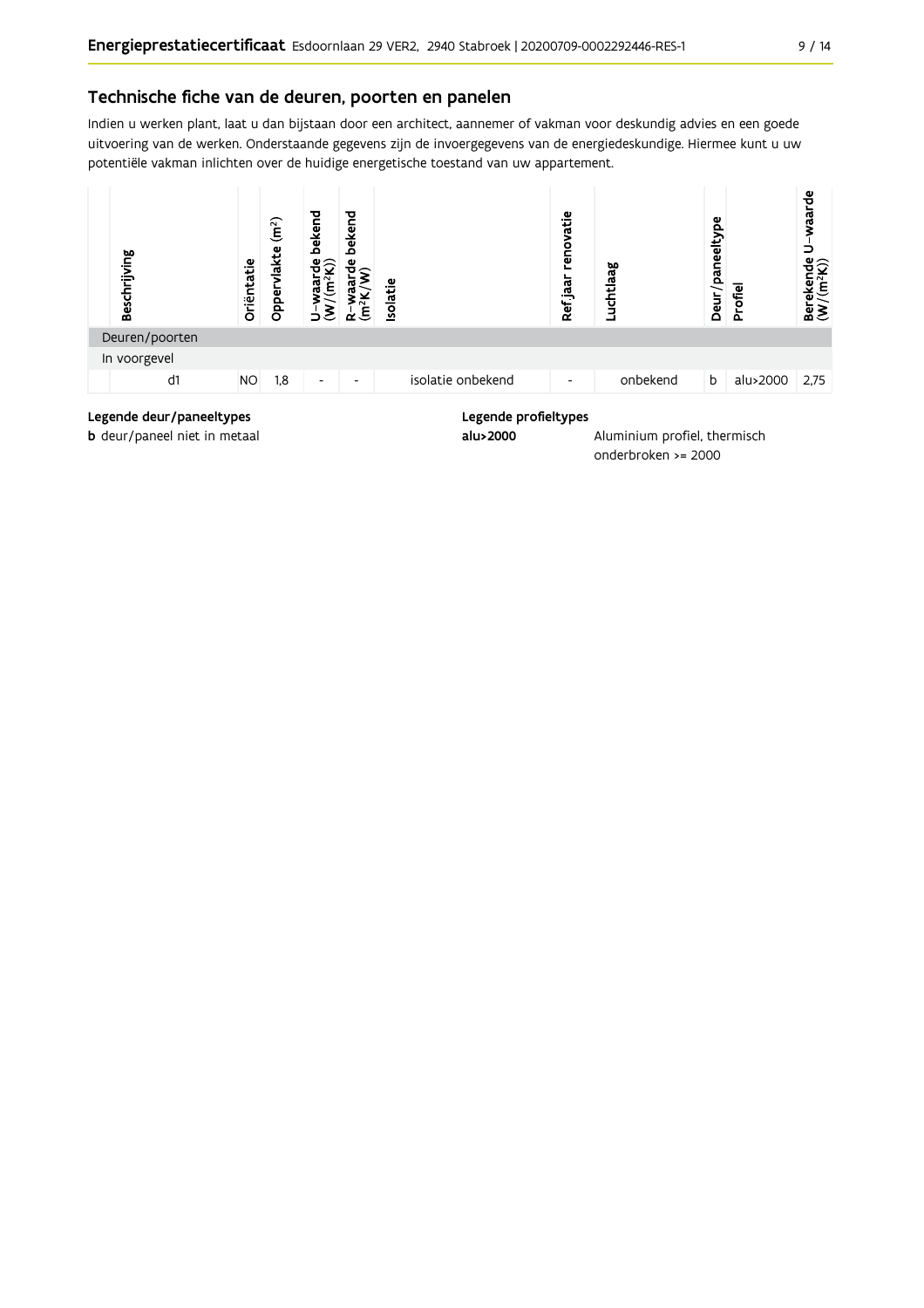### **Muren**



#### Muur (spouw)

26 m<sup>2</sup> van de spouwmuren is vermoedelijk te Isoleer de spouwmuren. weinig geïsoleerd.

Bij de isolatie van de muren kunt u het best streven naar een U-waarde van maximaal 0,24 W/(m<sup>2</sup>K). Dat komt overeen met een isolatielaag van ongeveer 14 cm minerale wol, EPS of XPS ( $\lambda$ <sub>d</sub> = 0,035 W/(mK)) of 10 cm PUR of PIR ( $\lambda$ <sub>d</sub> = 0,023 W/(mK)). Als u de isolatie tussen regelwerk plaatst, breng dan minstens 6 cm extra isolatie aan.

Hoogstwaarschijnlijk renoveert u uw muren maar één keer grondig. Isoleer daarom meteen maximaal. De energiedoelstelling van 0,24 W/(m<sup>2</sup>K) vormt de basis, maar u kunt altijd streven naar beter.

#### Technische fiche van de muren

Indien u werken plant, laat u dan bijstaan door een architect, aannemer of vakman voor deskundig advies en een goede uitvoering van de werken. Onderstaande gegevens zijn de invoergegevens van de energiedeskundige. Hiermee kunt u uw potentiële vakman inlichten over de huidige energetische toestand van uw appartement.

|           | Beschrijving                         | Oriëntatie | Netto-oppervlakte (m <sup>2</sup> ) | Diepte onder maaiveld (m) | U-waarde bekend (W/(m <sup>2</sup> K)) | R-waarde bekend (m <sup>2</sup> K/W) | Isolatie          | Ref.jaar renovatie       | Luchtlaag            | Muurtype | U waarde<br>Berekende l<br>(W/(m <sup>2</sup> K)) |
|-----------|--------------------------------------|------------|-------------------------------------|---------------------------|----------------------------------------|--------------------------------------|-------------------|--------------------------|----------------------|----------|---------------------------------------------------|
|           | Buitenmuur                           |            |                                     |                           |                                        |                                      |                   |                          |                      |          |                                                   |
| $\bullet$ | Voorgevel<br>VG1                     | <b>NO</b>  | 12,7                                | $\overline{\phantom{a}}$  |                                        |                                      | isolatie onbekend | $\overline{\phantom{a}}$ | aanwezig<br>in spouw | a        | 0,96                                              |
|           | Achtergevel                          |            |                                     |                           |                                        |                                      |                   |                          |                      |          |                                                   |
| $\bullet$ | AG1                                  | ZW         | 13,7                                |                           |                                        |                                      | isolatie onbekend | -                        | aanwezig<br>in spouw | a        | 0,96                                              |
|           | Muur in contact met verwarmde ruimte |            |                                     |                           |                                        |                                      |                   |                          |                      |          |                                                   |
|           | Voorgevel                            |            |                                     |                           |                                        |                                      |                   |                          |                      |          |                                                   |
|           | VG <sub>2</sub>                      | <b>NO</b>  | 3,1                                 |                           |                                        |                                      | isolatie afwezig  | $\overline{\phantom{a}}$ | afwezig              | a        | 1,92                                              |
|           | Achtergevel                          |            |                                     |                           |                                        |                                      |                   |                          |                      |          |                                                   |
|           | AG <sub>2</sub>                      | ZW         | 4,9                                 | $\overline{a}$            |                                        |                                      | isolatie afwezig  | $\overline{\phantom{a}}$ | afwezig              | a        | 1,92                                              |
|           | Rechtergevel                         |            |                                     |                           |                                        |                                      |                   |                          |                      |          |                                                   |
|           | RG1                                  | <b>NW</b>  | 47                                  | $\overline{\phantom{a}}$  |                                        | $\overline{\phantom{a}}$             | isolatie afwezig  | $\overline{\phantom{a}}$ | afwezig              | a        | 1,92                                              |
|           | Linkergevel                          |            |                                     |                           |                                        |                                      |                   |                          |                      |          |                                                   |
|           | LG1                                  | ZO         | 47                                  | $\overline{a}$            |                                        |                                      | isolatie afwezig  | $\overline{\phantom{a}}$ | afwezig              | a        | 1,92                                              |

#### Legende

a muur niet in isolerende snelbouwsteen of cellenbeton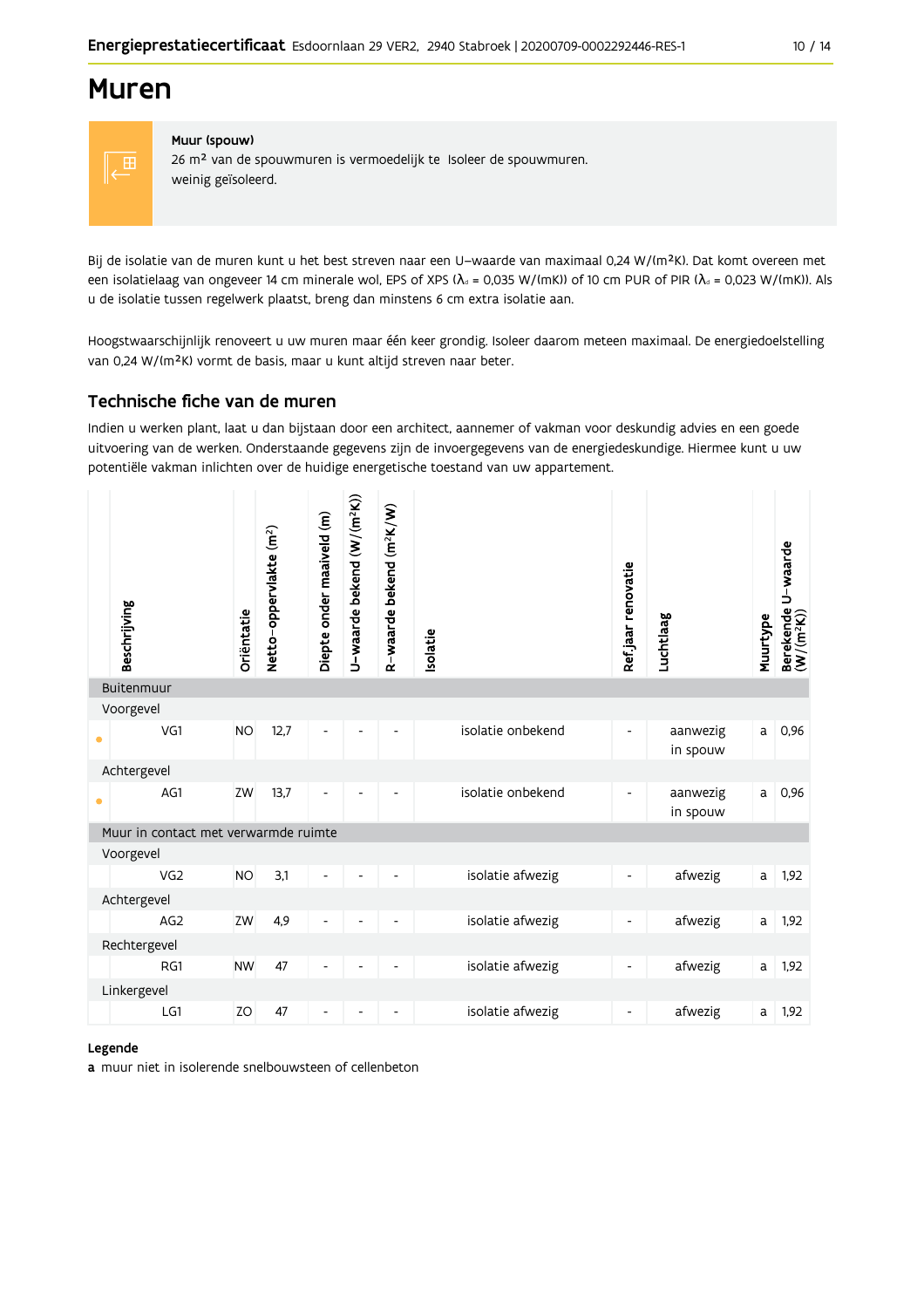# Vloeren

#### Technische fiche van de vloeren

Indien u werken plant, laat u dan bijstaan door een architect, aannemer of vakman voor deskundig advies en een goede uitvoering van de werken. Onderstaande gegevens zijn de invoergegevens van de energiedeskundige. Hiermee kunt u uw potentiële vakman inlichten over de huidige energetische toestand van uw appartement.



#### Legende

a vloer niet in cellenbeton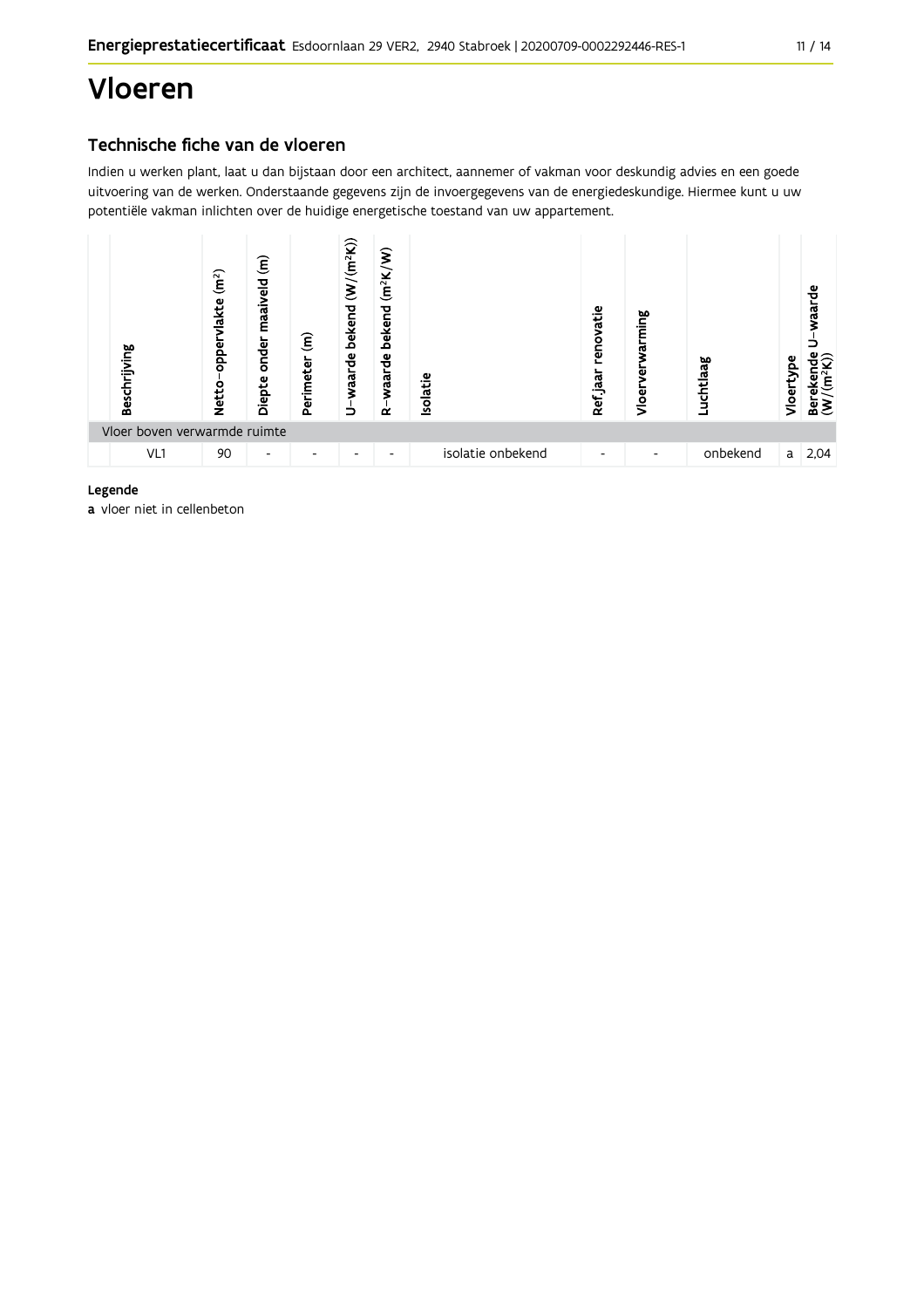### Ruimteverwarming



Proficiat! De verwarmingsinstallatie met condenserende ketel voldoet aan de energiedoelstelling.

#### Technische fiche van de ruimteverwarming

Indien u werken plant, laat u dan bijstaan door een architect, aannemer of vakman voor deskundig advies en een goede uitvoering van de werken. Onderstaande gegevens zijn de invoergegevens van de energiedeskundige. Hiermee kunt u uw potentiële vakman inlichten over de huidige energetische toestand van uw appartement.

#### Installaties met één opwekker

|                             | RV1                          |  |  |
|-----------------------------|------------------------------|--|--|
|                             | $\odot$                      |  |  |
| Type verwarming             | centraal                     |  |  |
| Aandeel in volume (%)       | 100%                         |  |  |
| Installatierendement (%)    | 76%                          |  |  |
| Aantal opwekkers            | $\mathbf{1}$                 |  |  |
| Opwekking                   |                              |  |  |
|                             | $\odot$                      |  |  |
| Type opwekker               | individueel                  |  |  |
| Energiedrager               | gas                          |  |  |
| Soort opwekker(s)           | condenserende ketel          |  |  |
| Bron/afgiftemedium          | $\overline{a}$               |  |  |
| Vermogen (kW)               | $\overline{a}$               |  |  |
| Elektrisch vermogen WKK     | ÷,                           |  |  |
| (kW)                        |                              |  |  |
| Aantal (woon)eenheden       | $\overline{\phantom{a}}$     |  |  |
| Rendement                   | $\overline{a}$               |  |  |
| Referentiejaar fabricage    | 2018                         |  |  |
| Labels                      | CE, HR-top                   |  |  |
| Locatie                     | binnen beschermd             |  |  |
|                             | volume                       |  |  |
| Distributie                 |                              |  |  |
| Externe stookplaats         | nee                          |  |  |
| Ongeïsoleerde leidingen (m) | 0m ≤ lengte ≤ 2m             |  |  |
| Ongeïsoleerde combilus (m)  | $\overline{a}$               |  |  |
| Aantal (woon)eenheden op    |                              |  |  |
| combilus                    |                              |  |  |
| Afgifte & regeling          |                              |  |  |
| Type afgifte                | radiatoren/convectoren       |  |  |
| Regeling                    | geen pompregeling<br>manuele |  |  |
|                             | radiatorkranen               |  |  |
|                             | kamerthermostaat             |  |  |
|                             |                              |  |  |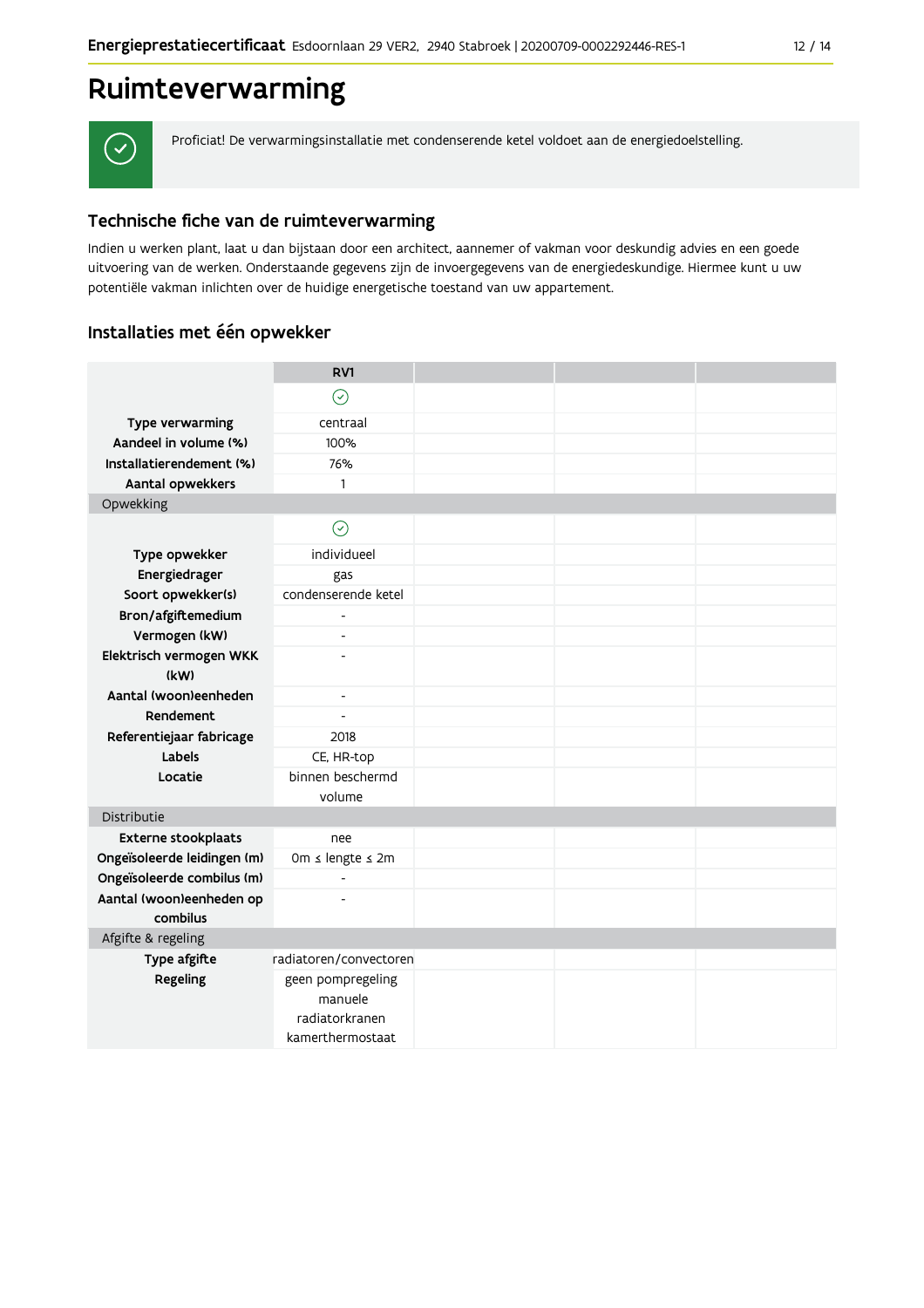### Installaties voor zonne-energie



#### Zonneboiler

Er is geen zonneboiler aanwezig.

Onderzoek de mogelijkheid om een zonneboiler te plaatsen. Raadpleeg hiervoor de zonnekaart of vraag raad aan een vakman.

Zonnepanelen Er zijn geen zonnepanelen aanwezig.

Onderzoek de mogelijkheid om zonnepanelen te plaatsen. Raadpleeg hiervoor de zonnekaart of vraag raad aan een vakman.

De zonnekaart berekent automatisch het zonnepotentieel voor uw gebouw en geeft een indicatie van het aantal zonnepanelen of zonnecollectoren dat u op het dak zou kunnen plaatsen.

Let op: de zonnekaart gaat uit van het elektriciteits- en watergebruik van een standaardgezin. Hou er bij de bepaling van de grootte van de te plaatsen installatie rekening mee dat het elektriciteits- en watergebruik van uw gebouw kan afwijken.

Voor meer informatie over de berekening van het zonnepotentieel kunt u terecht op de zonnekaart via www.energiesparen.be/zonnekaart.

#### Technische fiche van de installaties op zonne-energie

Geen installaties op zonne-energie aanwezig.